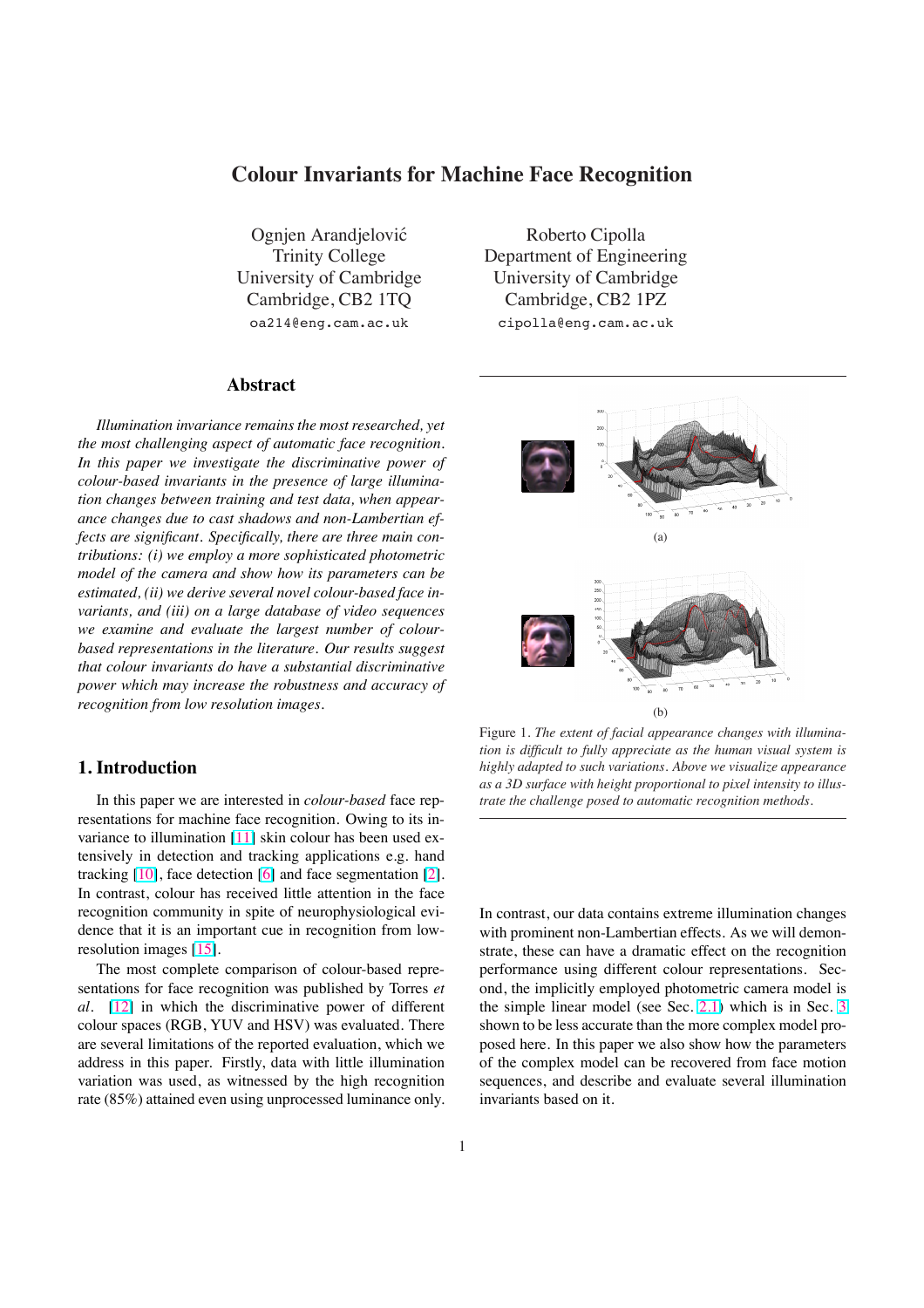<span id="page-1-8"></span>

<span id="page-1-2"></span><span id="page-1-1"></span>Figure 2. *(a) None of the channels in the RGB decomposition of an image are illumination invariant; (b) the Hue band of the HSV space shows the highest degree of invariance.*

## **2. Colour-Based Invariants**

<span id="page-1-4"></span>In this section we describe a detailed photometric model of a camera. Then, by first considering its simpler, special cases and working towards the most general form, we derive a number of colour-based illumination invariants. These are evaluated in Sec. [3.](#page-3-0)

### <span id="page-1-0"></span>**2.1. Photometric camera model**

<span id="page-1-5"></span>Following several successful methods from the literature  $[9, 1]$  $[9, 1]$  $[9, 1]$ , we too start from a weak photometric assumption that the measured intensity of a pixel is a linear function of the albedo  $a(x, y)$  of the corresponding surface point:

$$
I(x, y) = a(x, y) \cdot f(\Theta) \tag{1}
$$

<span id="page-1-6"></span>where f is a function of illumination, shape and other parameters not modelled explicitly ( $\Theta \equiv \Theta(x, y)$ ). We extend this approach for colour images by treating each of the colour channels  $\mathbf{I}_C$  separately and describing surface albedo as dependent on the wavelength of incident light:

$$
I_C(x, y) = a_C(x, y) \cdot f(\Theta)
$$
 (2)

where channel C is either red  $(R)$ , green  $(G)$  or blue  $(B)$ , see Fig. [2.](#page-1-1)

<span id="page-1-7"></span><span id="page-1-3"></span>In this paper we further augment this model to account for nonlinearities in the camera response. In particular, we include the (i) camera gamma parameter  $\gamma$ , (ii) linear gain  $G$  and (iii) the clipping, saturation function:

$$
I_C(x, y) = \max [(a_C(x, y) \cdot f(\Theta))^{\gamma_C} \cdot G, 1.0]
$$
 (3)

see Fig. [3.](#page-1-2) Note that gamma is also light wavelength dependant, introducing three further unknowns:  $\gamma_R$ ,  $\gamma_G$  and  $\gamma_B$ .



Figure 3. *The previously used linear photometric model of camera response significantly deviates from the more realistic, but also more complex model employed in this paper.*



Figure 4. *Under the assumption of a unity gamma, chromaticity images are illumination invariant. While far less sensitive to illumination than the corresponding RGB channels in Fig. [2,](#page-1-1) there is still notable room for improvement. It is important to notice that the three chromaticity images exhibit different degrees of invariance, motivating our wavelength dependent gamma in* [\(3\)](#page-1-3)*.*

#### **2.2. Unity gamma model and chromaticity**

The simplest special case of the photometric camera model [\(3\)](#page-1-3) that is of interest in this paper is obtained when  $\gamma_R = \gamma_G = \gamma_B = 1.0$ . In this case, the *chromaticity* images  $H_C$  ( $C \in \{R, G, B\}$ ) are invariant both to illumination changes (i.e. to  $\Theta$  in [\(3\)](#page-1-3)) and camera parameters:

$$
H_C(x,y) = \frac{I_C(x,y)}{\sum_{i \in \{R,G,B\}} I_i(x,y)}
$$
(4)

$$
= \frac{a_C(x, y)}{\sum_{i \in \{R, G, B\}} a_i(x, y)}
$$
(5)

Examples are shown in Fig. [4.](#page-1-4)

#### **2.3. Variable gamma model**

An examination of chromaticity images shows both that they are generally not entirely invariant to illumination and also that red, green and blue chromaticities show *different degrees* of sensitivity. Referring back to our image formation model in  $(3)$ , we can see that this means that the value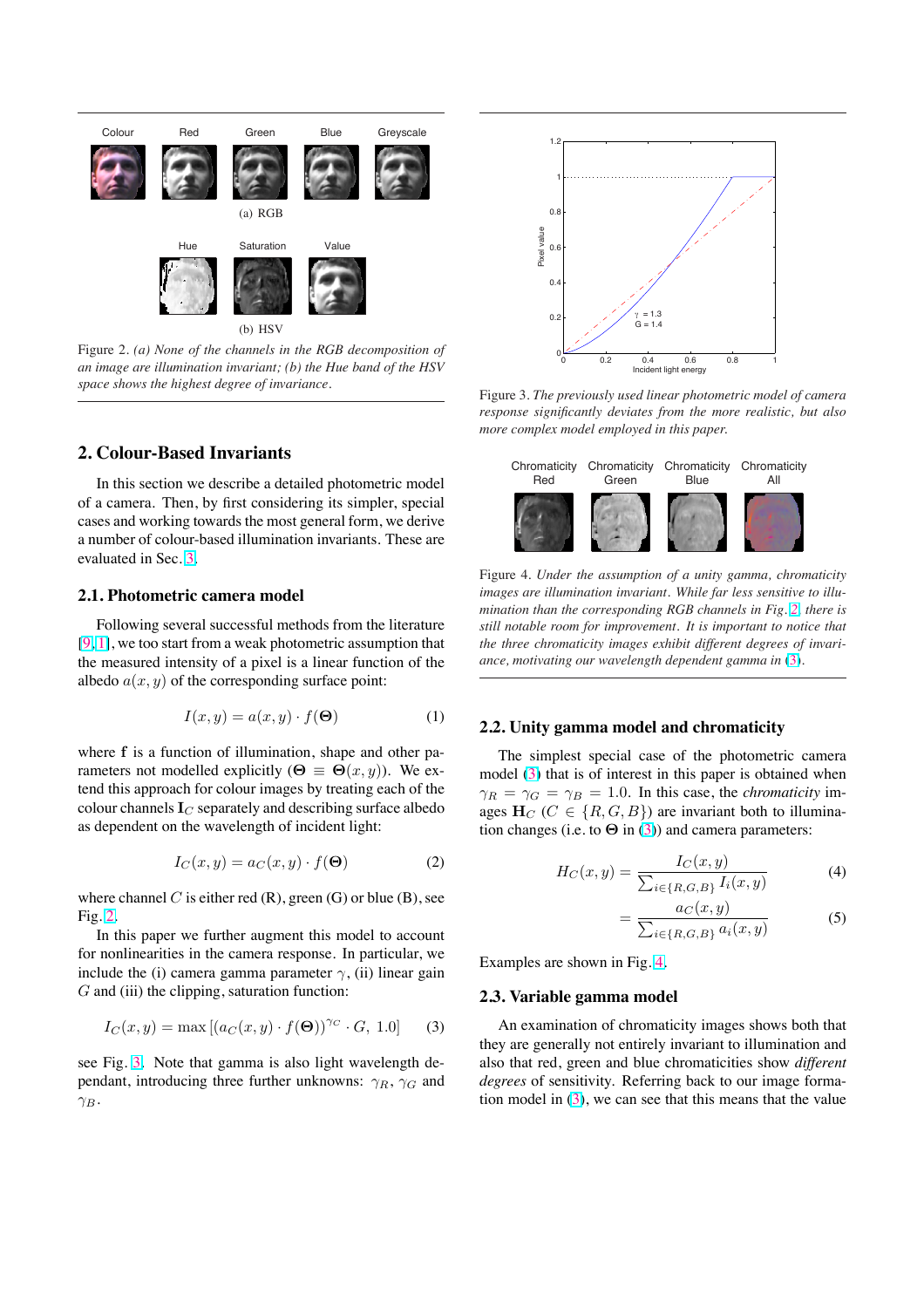of gamma is not unity and furthermore, that it is wavelength dependent i.e.  $\gamma_R \neq \gamma_G \neq \gamma_B$ .

## **2.3.1 Estimating gammas**

The key observation that we use to estimate the colour channels' gamma values (up to their ratio) is that faces have vertical symmetry. Consider an image I of a *frontal* face. We know that pixels  $(x_1, y)$  and  $(x_2, y)$  (where  $x_2 = w+1-x_1$ ) correspond to surface points with the same shape and reflectance properties, see Fig. [5](#page-2-0) (a). Then for non-saturated pixels it holds:

$$
\forall C. \ I_C(x_1, y) = (a_C(x_1, y) \cdot f(\Theta_1))^{\gamma_C} \cdot G \qquad (6)
$$

$$
I_C(x_2, y) = (a_C(x_1, y) \cdot f(\mathbf{\Theta}_2))^{\gamma_C} \cdot G, \quad (7)
$$

<span id="page-2-1"></span><span id="page-2-0"></span>and eliminating  $a_C(x_1, y)$ :

$$
\log \frac{I_C(x_1, y)}{I_C(x_2, y)} = \gamma_C \log \frac{f(\Theta_1)}{f(\Theta_2)}.
$$
 (8)

By applying [\(8\)](#page-2-1) to two colour channels we can estimate the *ratio* of the two corresponding gammas, e.g.  $\gamma_R$  and  $\gamma_B$ :

$$
\hat{\gamma}_R \equiv \frac{\gamma_R}{\gamma_B} = \log \frac{I_R(x_1, y)}{I_R(x_2, y)} / \log \frac{I_B(x_1, y)}{I_B(x_2, y)}.
$$
 (9)

To increase the accuracy of the estimate in the presence of image noise and spatial discretization, we find the gamma value that achieves the best agreement across the entire image:

$$
\hat{\gamma}_R \equiv \frac{\gamma_R}{\gamma_B} = \arg\min_{\gamma} \sum_{x_1} \sum_{y}
$$
 (10)

$$
\left| \gamma \cdot \log \frac{I_B(x_1, y)}{I_B(x_2, y)} - \log \frac{I_R(x_1, y)}{I_R(x_2, y)} \right|^2.
$$
 (11)

<span id="page-2-4"></span>Note that recovering gammas up to their ratio is the best that one can do without making further assumptions (such as imposing a prior on the wavelength dependent albedos) since a face with channel albedo  $a<sub>C</sub>(x, y)$  imaged by a camera with the corresponding gamma  $\gamma_C$  is indistinguishable from a face with the albedo  $a_C(x, y)^{\gamma_C}$  imaged by a camera with a unity gamma.

### <span id="page-2-3"></span>**2.3.2 Unity gain camera**

Let us first consider the special case of unity gain, i.e.  $G = 1$ in [\(3\)](#page-1-3). Defining semi-gamma normalized channels  $\hat{I}_C$  as

$$
\hat{I}_C(x,y) = \left[I_C(x,y)\right]^{\gamma_B/\gamma_C},\tag{12}
$$

<span id="page-2-2"></span>it can be shown that:

$$
\Phi_B(x, y) \equiv \frac{\log \hat{I}_R(x, y) - \log \hat{I}_B(x, y)}{\log \hat{I}_G(x, y) - \log \hat{I}_B(x, y)}
$$
(13)

$$
=\frac{\log a_R(x,y) - \log a_B(x,y)}{\log a_G(x,y) - \log a_B(x,y)}.
$$
 (14)



Figure 5. *(a) We use face symmetry to estimate the wavelengthdependent camera gamma. (b) The estimate is made by polling "votes" from all pixels and finding the gamma value that minimizes total disagreement across the image.*

The quantity  $\Phi_B$  is thus entirely independent of illumination or camera parameters (under the assumption of unity gain). Rather, it is a function of person-specific albedos  $a<sub>C</sub>$ and is a colour-based invariant under the given photometric model. Similarly, so are  $\Phi_R(x, y)$  and  $\Phi_G(x, y)$ :

$$
\Phi_R(x,y) \equiv \frac{\log \hat{I}_G(x,y) - \log \hat{I}_R(x,y)}{\log \hat{I}_B(x,y) - \log \hat{I}_R(x,y)}\tag{15}
$$

$$
\Phi_G(x,y) \equiv \frac{\log \hat{I}_R(x,y) - \log \hat{I}_G(x,y)}{\log \hat{I}_B(x,y) - \log \hat{I}_G(x,y)}\tag{16}
$$

We shall refer to  $\Phi_R(x, y)$ ,  $\Phi_G(x, y)$  and  $\Phi_B(x, y)$  as, respectively, the red, green and blue-centred *log-*∆*-ratios*.

### **2.3.3 Variable gain model**

In Sec. [2.2](#page-1-5) we considered a special case of the camera photometric model with unity gamma. We were able to derive two independent colour invariants by looking at each pixel individually. In the previous section we allowed gammas to vary. The increased number of unknown parameters meant that we could no longer find an invariant at each pixel – indeed, we used face symmetry as a further constraint. Now we consider the most general case of the model  $(3)$  in which *both* the camera gain and the wavelength dependent gammas are variable.

Much like before, we face the problem of having a higher number of unknowns than independent equations. In terms of our model, the ambiguity is posed by not being able to differentiate between a face with albedo  $a<sub>C</sub>(x, y)$  imaged by a camera with gain G and gamma  $\gamma_C$ , and a face with albedo  $a_C(x, y) \cdot G^{1/\gamma_C}$  imaged by a camera with unity gain and gamma  $\gamma_C$ .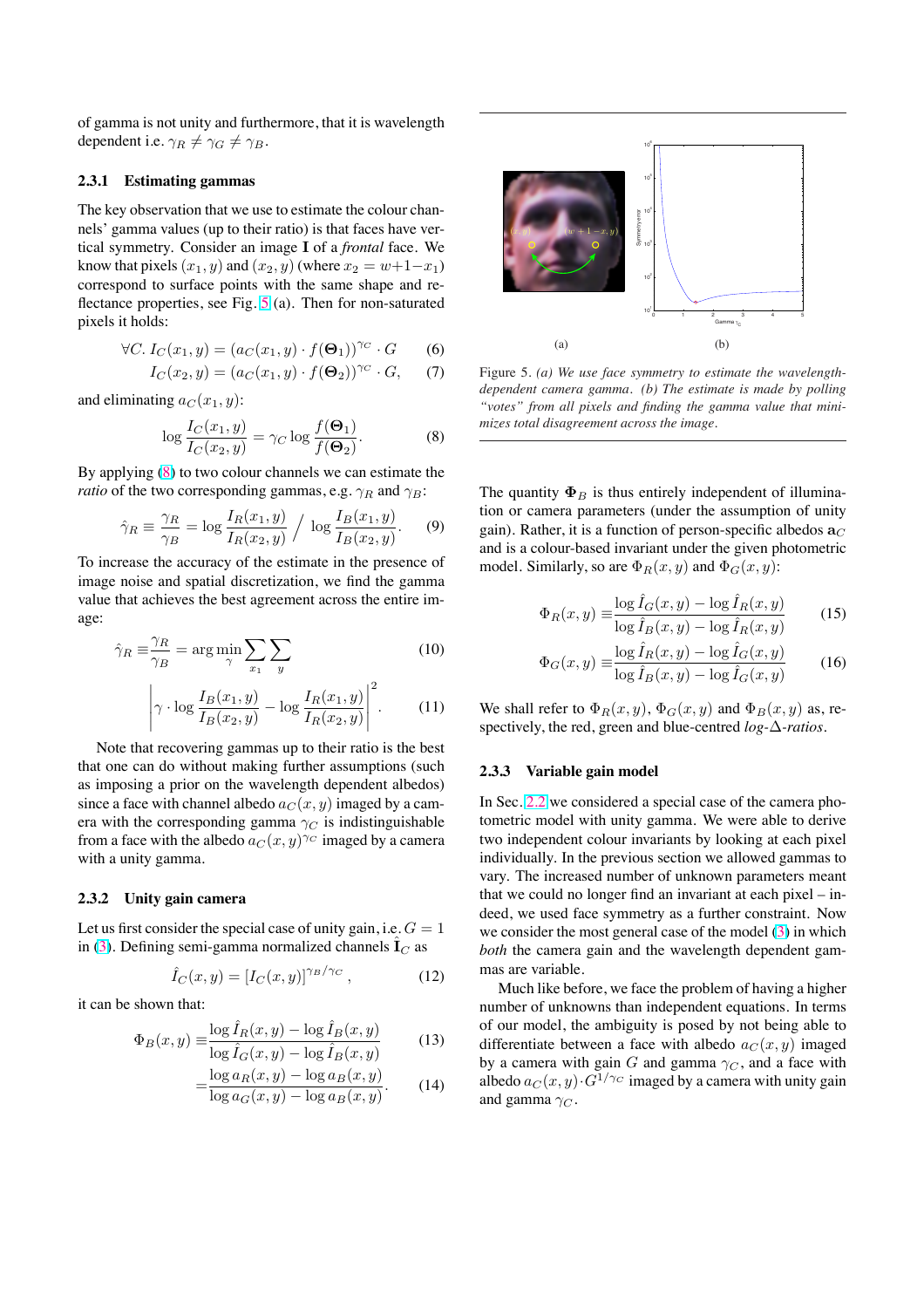<span id="page-3-3"></span>Consider the (say) blue-centred log-∆-ratio introduced in [\(14\)](#page-2-2), under the variable gamma/gain model:

$$
\Phi_B(x, y; G) = \frac{\log \hat{I}_R(x, y) - \log \hat{I}_B(x, y)}{\log \hat{I}_G(x, y) - \log \hat{I}_B(x, y)}
$$
(17)

$$
= \frac{\gamma_B \log \frac{a_R(x,y)}{a_B(x,y)} + (\frac{\gamma_B}{\gamma_R} - 1) \log G}{\gamma_B \log \frac{a_G(x,y)}{a_B(x,y)} + (\frac{\gamma_B}{\gamma_G} - 1) \log G}.
$$
 (18)

<span id="page-3-1"></span>Clearly  $\Phi_B$  is now a function of the camera gain and thus no longer an invariant. However, if G was somehow known, the same invariant of [\(14\)](#page-2-2) could be computed easily:

$$
\frac{\log a_R(x, y) - \log a_B(x, y)}{\log a_G(x, y) - \log a_B(x, y)} = \n\begin{array}{l}\n\log \hat{I}_R(x, y) - \log \hat{I}_B(x, y) - \left(\frac{\gamma_B}{\gamma_B} - 1\right) \log G \\
\frac{\log \hat{I}_R(x, y) - \log \hat{I}_B(x, y) - \left(\frac{\gamma_B}{\gamma_G} - 1\right) \log G}{\log \hat{I}_G(x, y) - \log \hat{I}_B(x, y) - \left(\frac{\gamma_B}{\gamma_G} - 1\right) \log G}.\n\end{array}
$$
\n(19)

We use this by computing, and adjusting for, the *relative* camera gain between data sets when they are compared, and call this the *adaptive log-*∆*-ratio*.

Consider two frontal faces from different sequences. If  $\Phi_{\rm B}$ <sup>'</sup> is the blue-centred log- $\Delta$ -ratio of the reference, the relative camera gain is determined by minimizing:

$$
\hat{G} = \arg\min_{G} \sum_{x} \sum_{y} \left| \frac{\log \hat{I}_R(x, y) / \hat{I}_B(x, y) - (\frac{\gamma_B}{\gamma_B} - 1) \log G}{\log \hat{I}_G(x, y) / \hat{I}_B(x, y) - (\frac{\gamma_B}{\gamma_G} - 1) \log G} - \Phi_B'(x, y) \right|^2, \tag{21}
$$

where non-primed variables correspond to the nonreference image.

It can be seen that the estimate of the relative gain, is accurate when the identity of the person in the compared data sets is the same. The value of  $\hat{G}$  is not meaningful when the corresponding identities are different. This is however not a concern, as by the very nature of the invariant, in this case no camera gain will produce a good match.

#### <span id="page-3-2"></span>**2.4. Saturation, specular reflections and shadows**

The final aspect of our camera model that we need to address is that of colour-wise "uninformative" pixels. We classify these into three groups: saturated, specular and shadowed.

<span id="page-3-0"></span>Saturation is perhaps the easiest to understand as being uninformative: loss of information occurs as the energy of incident light is outside of the photo-sensor sensitivity range. In our photometric camera model the effects of saturation are represented by the clipping max function.

In contrast, within the context of this paper, intensely specular image regions are problematic not due to the limitations of practical imaging equipment, but rather due to



Figure 6. *Pixels detected as saturated (shown in red) are ignored.*

inherent physical reasons. This is because unlike isotropic, diffuse reflection, specular reflection by definition does not depend on surface albedo [\[7\]](#page-7-8) and is effectively determined by the colour of incident light [\[13\]](#page-7-9).

Finally, deeply shadowed pixels lack colour information because insufficient light was reflected to lend itself to wavelength/colour analysis. In the case of chromaticity, for example, this problem demonstrates itself through division by zero in  $(4)$ .

**Our approach.** For simplicity, uninformative regions in this paper are excluded from consideration when appearance models are built (see Sec. [3.2\)](#page-4-0). As a consequence, they do not contribute to the similarity score between sequences. We formally classify a pixel as uninformative if its luminance is either less than 3%, or more than 97% of the maximal luminance that can be represented, see Fig. [6.](#page-3-1)

**Discussion.** Before we proceed to the next section, we wish to add a brief clarification regarding "uninformative" pixels. Our claim is not that these are *entirely* lacking in discriminative information. As a simple example, if only a single colour channel is saturated, the remaining two channels can still be used to derive a colour constraint. Calling such image areas "less informative" would have probably been more appropriate, but we decided against it for the sake of avoiding awkward language constructs.

Also, we emphasize that we do not mean to suggest that these pixels are uninformative in *general*, but merely in the context of *colour-based invariants*. Indeed, spatial distribution of shadowed and specular pixels contains strong shape cues [\[4\]](#page-7-10), amongst others.

## **3. Empirical Evaluation**

The central premise of this paper is that in the treatment of colour for the purpose of face recognition, nonlinear effects in the photometric camera response are significant and need to be carefully modelled. In this section we first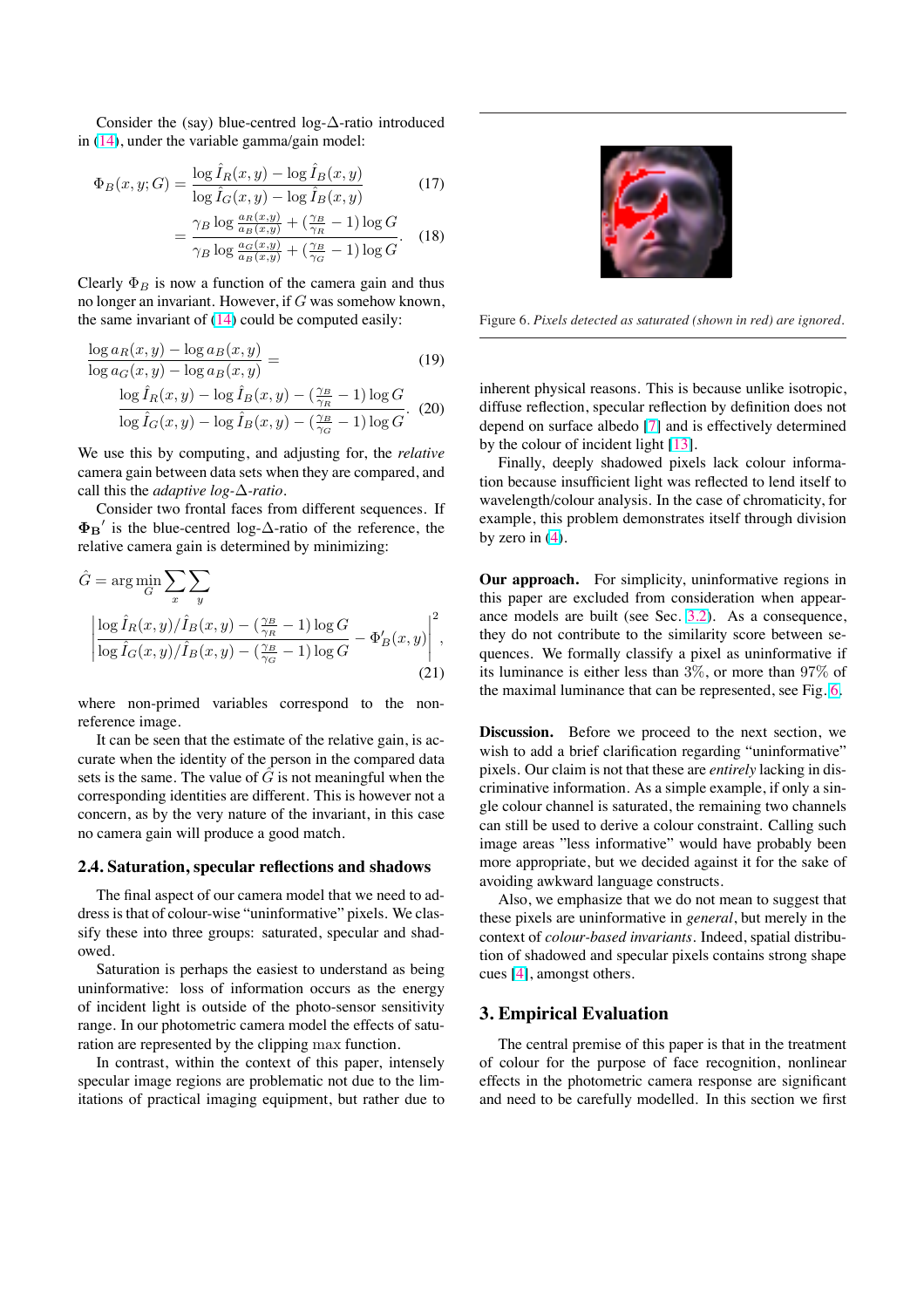<span id="page-4-1"></span><span id="page-4-0"></span>

Figure 7. *Cambridge Face Database contains extreme illumination conditions which also greatly vary between sequences. They are illustrated on a single frontal face for the purpose of isolating illumination effects only.*



<span id="page-4-2"></span>Figure 8. *Following detection, we automatically crop faces so as to eliminate any image regions which may interfere with the study of colour.*

present empirical evidence for this assertion and then quantify the contribution of each model parameter by evaluating the appropriate proposed colour-invariant.

## **3.1. Data**

We conducted evaluation on a large database of face motion video sequences kindly provided to us by the *University of Cambridge* and described in detail in [\[1\]](#page-7-7). The 700 sequences in this database, each containing 100 frames, were acquired in a virtually unconstrained setting, thus making the recognition task representatively challenging for most practical applications. Specifically, the extent of illumination variation across the 7 different settings used for each of the 100 people, is illustrated in Fig. [7.](#page-4-1)

Faces, which vary in scale from (roughly) 40 to 80 pixels, were extracted from  $320 \times 240$  pixel frames using the Viola-Jones detector [\[14\]](#page-7-11). They were then rescaled to the uniform scale of  $60 \times 60$  pixels and cropped to the innermost  $40 \times 40$  pixel subimage, as shown in Fig. [8.](#page-4-2)

#### **3.2. Implementation details**

Our aim in this evaluation was not necessarily to engineer the best performing system, but rather to obtain an assessment of *relative* performance of different representations and invariants. We chose *canonical correlations (CC)* between linear subspaces [\[5,](#page-7-12) [8\]](#page-7-13) as a simple and well understood method for matching sets of fixed dimensionality vectors.

### **3.2.1 Set matching**

Our basic algorithm for pairwise matching of face sets consists of two stages. Model estimation consists of fitting a linear subspace to each image set corresponding to a single input sequence. Two such sets are then compared and the first canonical correlation between the corresponding subspaces is used as the similarity measure. We now explain these steps in more detail.

**Model estimation.** Let  $\mathbf{d}_i$  be a raster-ordered representation of the  $i$ -th detected face in a video sequence. The basis vectors of the corresponding linear subspace can be computed as the eigenvectors corresponding to the largest eigenvalue of the cross-correlation matrix  $C = DD<sup>T</sup>/N$ , where:

$$
\mathbf{D} = [\mathbf{d}_1 | \mathbf{d}_2 | \dots | \mathbf{d}_N]. \tag{22}
$$

**Model estimation with void elements.** In Sec. [2.4](#page-3-2) we explained why some image regions cannot be used to extract colour invariants. This means that the corresponding elements of  $\mathbf{d}_i$  are undefined and PCA cannot be readily performed. We thus modify the basic model estimation algorithm to take this feature of our data into account.

Let  $m_i$  be the mask corresponding to  $d_i$ , such that  $m_i(j)=0$  iff  $d_i(j)$  is undefined. We then perform PCA on a modified cross-correlation matrix

$$
\hat{\mathbf{C}} = (\mathbf{D}\mathbf{D}^T) \div (\mathbf{M}\mathbf{M}^T), \tag{23}
$$

where  $\div$  denotes element-wise division and

$$
\mathbf{M} = \Big[ \mathbf{m}_1 | \mathbf{m}_2 | \dots | \mathbf{m}_N \Big]. \tag{24}
$$

**CC matching.** The first canonical correlation between two subspaces spanned by bases  $B_1$  and  $B_2$  can be computed as the largest singular value of the matrix  $\mathbf{B}_1^T \mathbf{B}_1$  [\[3\]](#page-7-14). It it equal to the cosine of the smallest angle between vectors of the two spaces.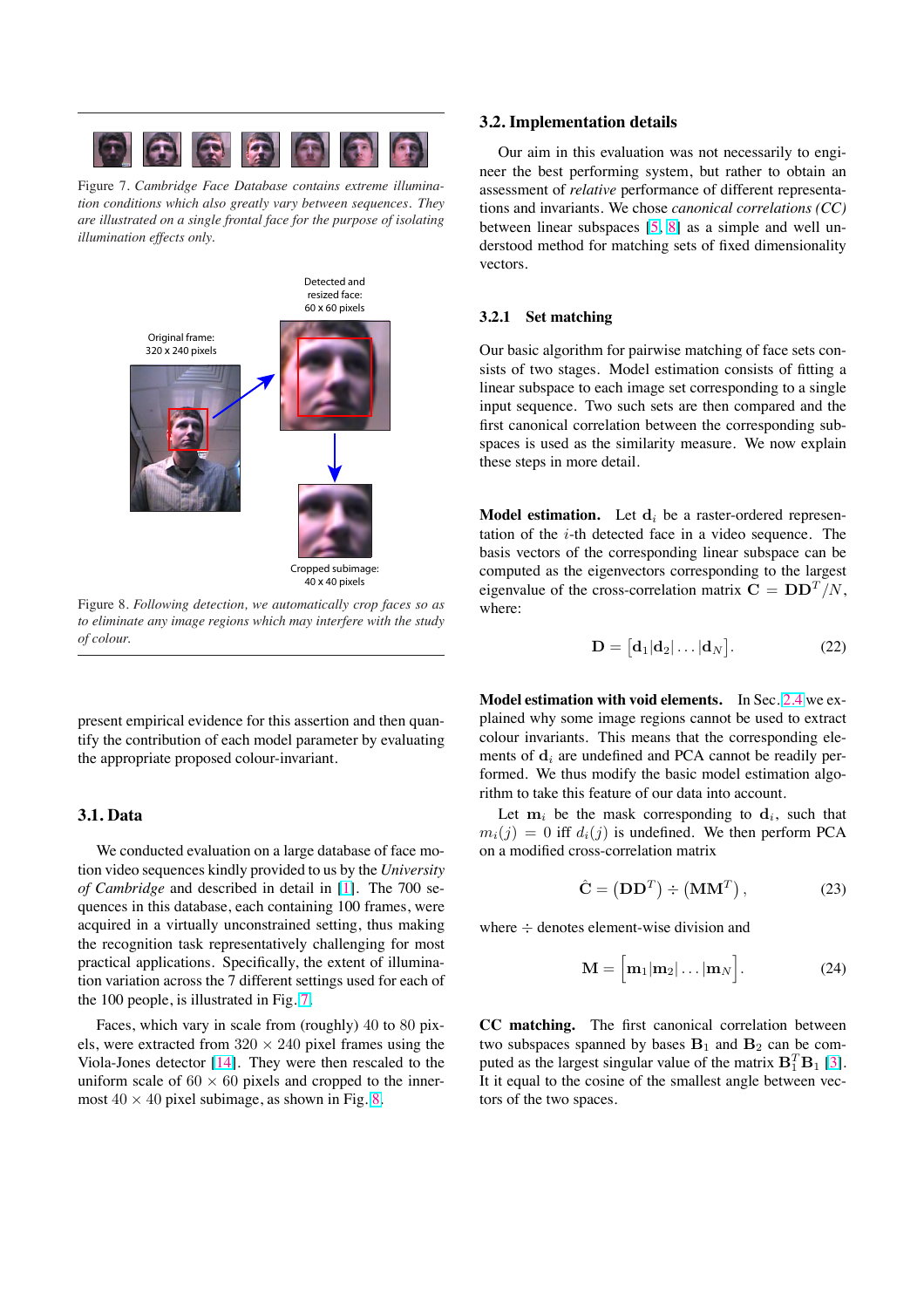#### <span id="page-5-1"></span><span id="page-5-0"></span>**3.2.2 Detection and synthesis of frontal faces**

The extraction of colour invariants proposed in Sec. [2.3](#page-1-7) relies on the availability of an image of a frontal face to recover a set of camera parameters. At the very least, this means that we need a reliable way of automatically selecting the frontal-most face from the pool of all detections in a sequence, or more likely, an algorithm for *synthesizing* a frontal face from non-frontal detections. We summarize our approach:

- 1. map all face images I onto a quasi-illumination invariant domain  $I \rightarrow S$
- 2. quantify the degree of "frontality" of maps of all detected faces
- 3. select the frontal-most (highest "frontality") face  $I_f$ :
	- (a) from the neighbourhood of the  $S_f$  estimate the 2D plane tangential to the appearance manifold
	- (b) perform extrapolation from  $S_f$  along the tangent plane to the point  $S_f'$  nearest to the *vertical symmetry hyperplane*
	- (c) inverse map  $\mathbf{S}'_f$  to  $\mathbf{I}'_f$
- 4. result:  $I'_f$  is a synthetic image of the frontal face

**Measuring "frontality".** To find the face in a data set which is closest to frontal, we need a way of quantifying the degree of face "frontality". Our approach consists of computing a distance transformed edge map of each face image, which is a quasi-illumination invariant representation, and then measuring the cosine of the angle between its rasterized left and (mirrored) right halves. Fig. [9](#page-6-0) (a) illustrates the basic principle, while Fig. [9](#page-6-0) (b) shows typical responses to differently oriented faces.

Finding the inverse map. After localizing the frontalmost face, we use the distribution of its neighbours to extrapolate in the direction tangential to the appearance manifold, see Fig. [9](#page-6-0) (c). Since the face detector normalizes for face scale and location, the two dominant modes of appearance changes in a singe data set correspond to varying pitch and yaw, thus resulting in a 2D manifold. We perform extrapolation in the quasi-illumination invariant space of distance transformed edge maps, maximizing vertical symmetry. The result in the appearance domain is then obtained by linearly combining the corresponding appearance images.

## **3.3. Results and discussion**

We summarized our experimental results in Tab. [1.](#page-5-0) Firstly, note the grouping of different representations in the table into two categories: colour space transformations and

| <b>Representation</b>                       | Recognition<br>rate $(\% )$ |                                   |
|---------------------------------------------|-----------------------------|-----------------------------------|
| Greyscale                                   | 64.6                        |                                   |
| Colour channels, all (RGB)                  | 64.9                        |                                   |
| Colour channel, red                         | 55.5                        |                                   |
| Colour channel, green                       | 66.5                        |                                   |
| Colour channel, blue                        | 67.9                        | Colour space transformations      |
| <b>HSV</b>                                  | 66.1                        |                                   |
| Saturation                                  | 56.2                        |                                   |
| Value                                       | 65.8                        |                                   |
| Hue                                         | 35.1                        |                                   |
| Chromaticity, red                           | 48.5                        |                                   |
| Chromaticity, green                         | 56.8                        |                                   |
| Chromaticity, blue                          | 51.3                        |                                   |
| Chromaticity, all                           | 58.2                        | Colour-based invariant signatures |
| Log- $\Delta$ -ratio, red-centred           | 39.2                        |                                   |
| Log- $\Delta$ -ratio, green-centred         | 57.8                        |                                   |
| Log- $\Delta$ -ratio, blue-centred          | 57.8                        |                                   |
| Log- $\Delta$ -ratio, all                   | 64.5                        |                                   |
| Adaptive log- $\Delta$ -ratio, red-centred  | 40.3                        |                                   |
| Adaptive $log-\Delta$ -ratio, green-centred | 64.9                        |                                   |
| Adaptive $log-\Delta$ -ratio, blue-centred  | 63.7                        |                                   |
| Adaptive $log-\Delta$ -ratio, all           | 65.1                        |                                   |

colour-based invariant signatures. The representations of the former group, while functions of colour, are also inherently dependent on the manner in which a face is illuminated. On the other hand, the representations of the latter group are all invariants, each under a specific photometric model.

The results obtained using raw images are useful as a benchmark for quantifying the severity of illumination variation in the database. Specifically, in comparison to Torres *et al.* [\[12\]](#page-7-5), our data set is far more challenging with approximately 25% lower recognition rate obtained using unprocessed greyscale. This difference is even more significant when it is taken into account that we performed recognition from video sequences, thus using more data and effectively normalizing for pose, as well as that our matching algorithm is more sophisticated in comparison to the simple PCA in

| Table 1. A summary of experimental results. |  |  |  |
|---------------------------------------------|--|--|--|
|---------------------------------------------|--|--|--|

 $\equiv$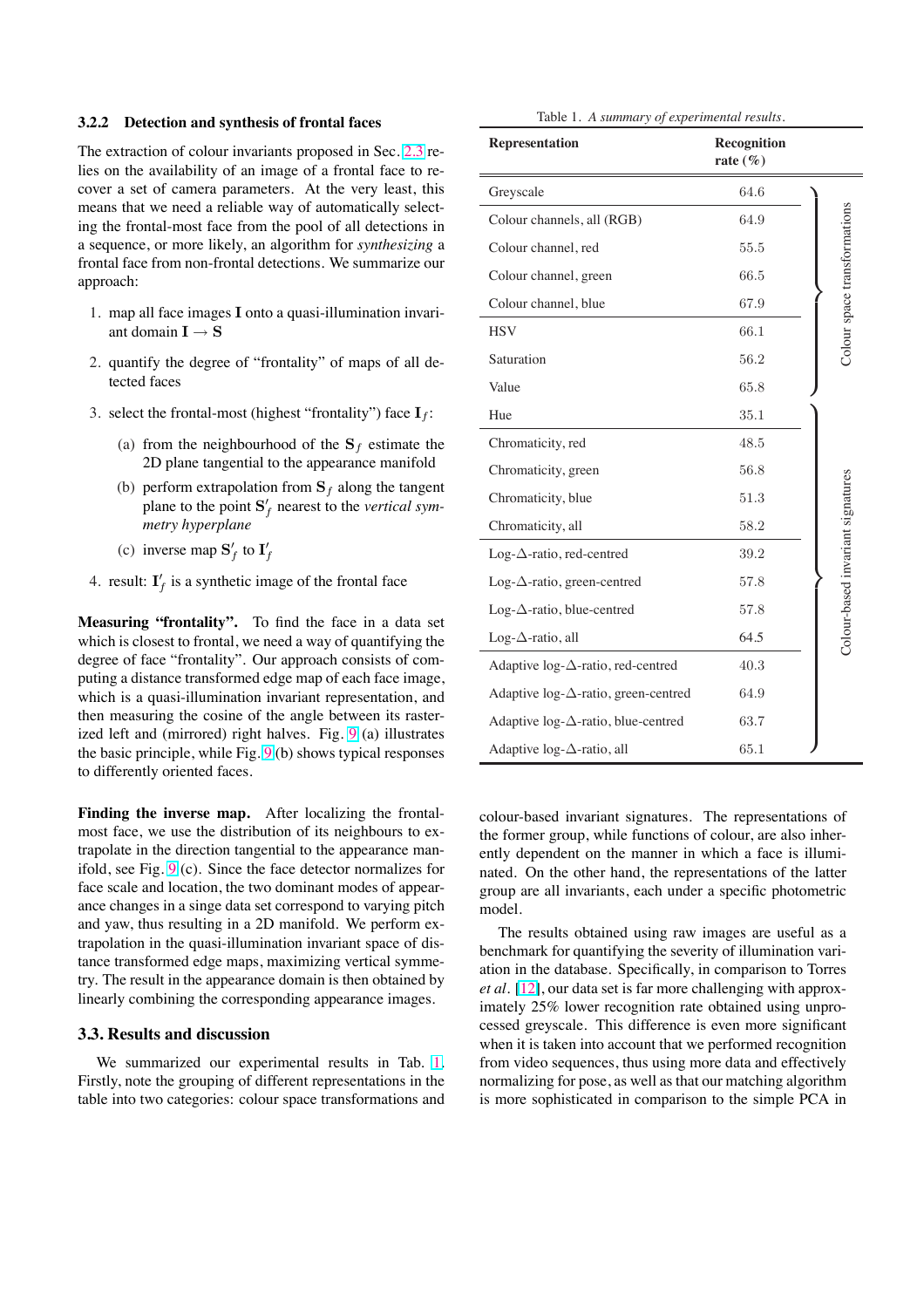<span id="page-6-1"></span>

<span id="page-6-0"></span>Figure 9. *(a,b) We quantify the degree of face "frontality" by measuring vertical symmetry of distance transformed Canny edges. (c) After finding the frontal-most face in a data set we use its neighbourhood to synthetically improve the result by performing 2D linear extrapolation. For clarity, this is illustrated in the 2D principal component space (blue points represent face images in a hypothetical data set; green points represent samples from the remainder of the actual appearance manifold, which can be used to verify the accuracy of synthetic frontal face reconstruction).*

### [\[12\]](#page-7-5).

Much like Torres *et al.*, we too found no statistically significant improvement when using the RGB colour space, either a single channel at a time, or all together. However, as the remainder of our results will show, we argue that it would not be correct to conclude from this (as Torres *et al.* do) that colour information has nothing to add to the discriminative power of luminance.

It is interesting to note that in contrast to Torres *et al.* who found the three colour components equally informative, in our experiments Red was notably worse than Green and Blue. The same was found in the case of chrominance components. For this reason we examined the three channels in more detail, see Fig. [10.](#page-7-1) Red was found to be the greatest in magnitude, which is not surprising given the red-dominant colour of skin. Interestingly, the correlation between Green and Blue was consistently quite high, and quite low (but very variable as suggested by the variance) between Red and either Green or Blue.

Superficially, the recognition results achieved using individual HSV components may seem somewhat surprising: the performance of the (near) invariant Hue (see Sec.  $2.2$ ) is rather disappointing, with the heavily illumination-affected Value correctly matching twice as many individuals. The performance of Hue is indicative of the inherent discriminative power of *pure* colour. In effect, it is this performance that we are set on scrutinizing and improving upon in this paper. It is also insightful to consider why Value performed so relatively well, in the light of the widely accepted claim that illumination is one of the foremost challenges to face recognition. Briefly put, the reason is that it is the large *changes* in illumination that present difficulties; shadows and highlights can in fact help discern between individuals, effectively by placing constraints on the head shape, otherwise lost in the process of projection onto the image plane.

Recognition rate attained using individual chromaticity components significantly exceeded that of Hue and in combination nearly matching greyscale performance ("Chromaticity, all"). This supports our main premise and the proposed photometric model: by analyzing the dependence of measured RGB values at each pixel on camera gain, we were able to derive a representation that is not affect by gain changes, see Sec. [2.2.](#page-1-5)

Our introduction of wavelength-dependent gammas in Sec. [2.3](#page-1-7) provides further substantial improvement, adaptive log-∆-ratios expectedly performing better than simple log-∆-ratios (see Sec. [2.3.2](#page-2-3) and [2.3.3\)](#page-2-4). The attained rate slightly exceeds that of the greyscale representation (as well as RGB), which is quite remarkable given that the log- $\Delta$ ratios are pure colour invariants and thus *complementary* to greyscale. These results suggest that colour is in fact much more promising for face recognition than previously acknowledged.

Interestingly, despite the very different nature of the log- ∆-ratios based representations and chromaticity or RGB components, the representation corresponding to the Red channel was found to be consistently worse in all cases than those corresponding to Green or Blue. We found no satisfying explanation for this and suggest that more research is needed.

## **4. Conclusion**

This paper analyzed the importance of colour in machine recognition of faces. It was argued and experimentally demonstrated that the previously largely ignored nonlinear effects in the photometric response of the camera are